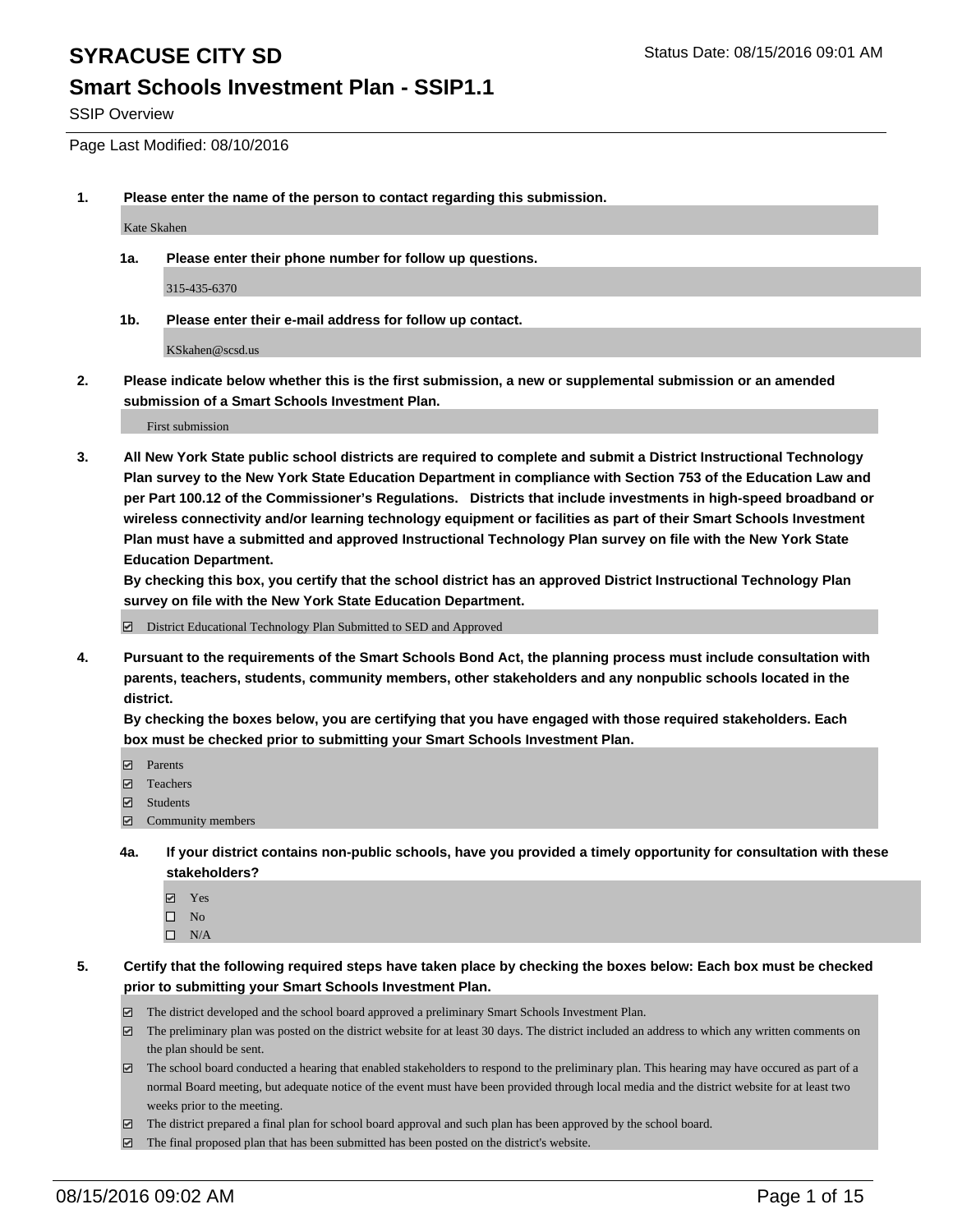### **Smart Schools Investment Plan - SSIP1.1**

SSIP Overview

Page Last Modified: 08/10/2016

**5a. Please upload the proposed Smart Schools Investment Plan (SSIP) that was posted on the district's website. Note that this should be different than your recently submitted Educational Technology Survey. The Final SSIP, as approved by the School Board, should also be posted on the website and remain there during the course of the projects contained therein.**

Final -SSIP1.1-ExecSummary-5-18-16.pdf SSBA Final SSIP 1.1 Executive Summary.pdf

**6. Please enter an estimate of the total number of students and staff that will benefit from this Smart Schools Investment Plan based on the cumulative projects submitted to date.**

11,892

**7. An LEA/School District may partner with one or more other LEA/School Districts to form a consortium to pool Smart Schools Bond Act funds for a project that meets all other Smart School Bond Act requirements. Each school district participating in the consortium will need to file an approved Smart Schools Investment Plan for the project and submit a signed Memorandum of Understanding that sets forth the details of the consortium including the roles of each respective district.**

 $\Box$  The district plans to participate in a consortium to partner with other school district(s) to implement a Smart Schools project.

**8. Please enter the name and 6-digit SED Code for each LEA/School District participating in the Consortium.**

| <b>Partner LEA/District</b> | <b>ISED BEDS Code</b> |
|-----------------------------|-----------------------|
| (No Response)               | (No Response)         |

**9. Please upload a signed Memorandum of Understanding with all of the participating Consortium partners.**

(No Response)

#### **10. Your district's Smart Schools Bond Act Allocation is:**

\$27,150,068

**11. Enter the budget sub-allocations by category that you are submitting for approval at this time. If you are not budgeting SSBA funds for a category, please enter 0 (zero.) If the value entered is \$0, you will not be required to complete that survey question.**

|                                       | Sub-<br>Allocations |
|---------------------------------------|---------------------|
|                                       |                     |
| School Connectivity                   | $\bf{0}$            |
| Connectivity Projects for Communities | O                   |
| <b>Classroom Technology</b>           | 1,370,404           |
| Pre-Kindergarten Classrooms           | $\Omega$            |
| Replace Transportable Classrooms      |                     |
| High-Tech Security Features           | O                   |
| Totals:                               | 1,370,404.00        |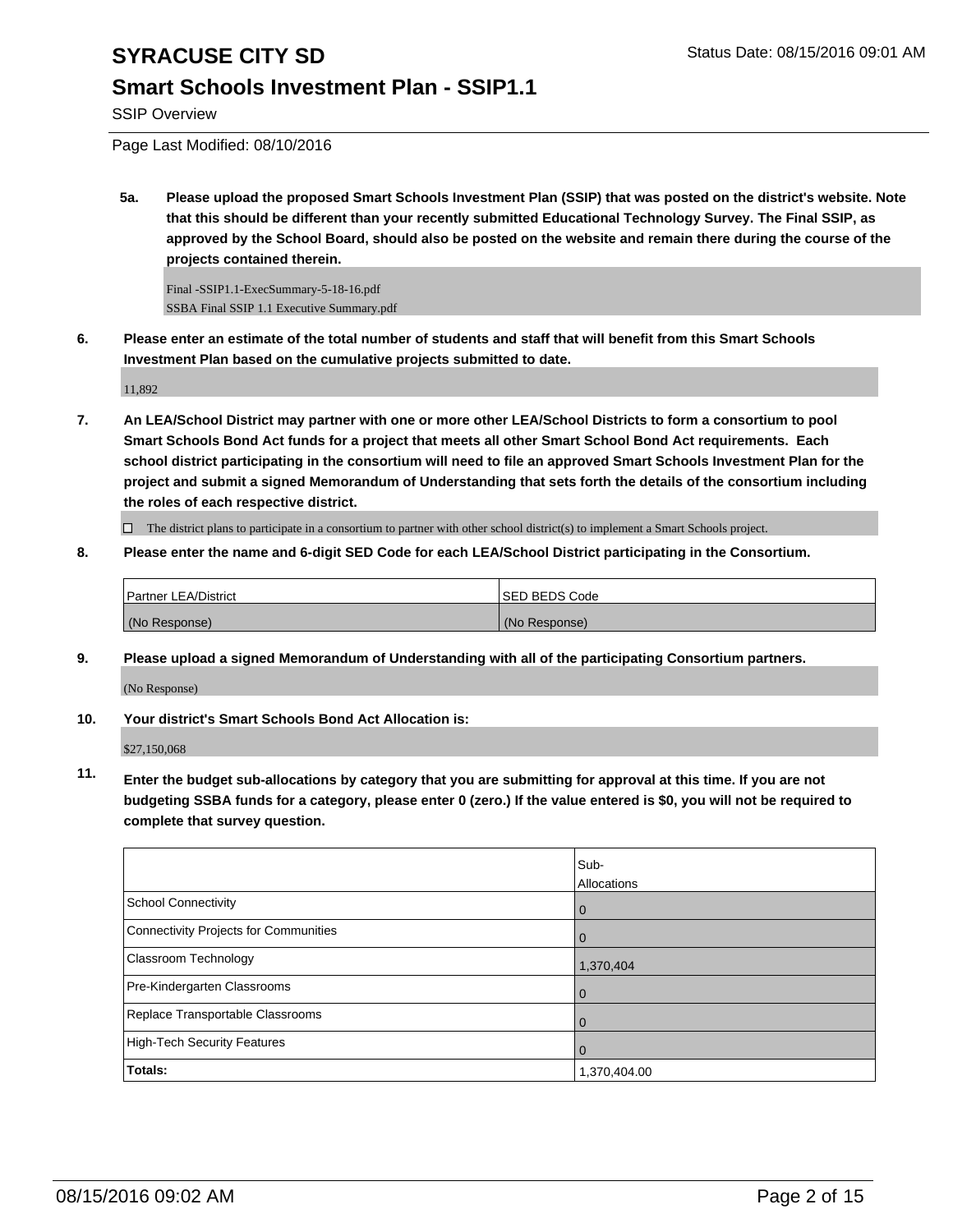### **Smart Schools Investment Plan - SSIP1.1**

School Connectivity

Page Last Modified: 07/15/2016

- **1. In order for students and faculty to receive the maximum benefit from the technology made available under the Smart Schools Bond Act, their school buildings must possess sufficient connectivity infrastructure to ensure that devices can be used during the school day. Smart Schools Investment Plans must demonstrate that:**
	- **sufficient infrastructure that meets the Federal Communications Commission's 100 Mbps per 1,000 students standard currently exists in the buildings where new devices will be deployed, or**
	- **is a planned use of a portion of Smart Schools Bond Act funds, or**
	- **is under development through another funding source.**

**Smart Schools Bond Act funds used for technology infrastructure or classroom technology investments must increase the number of school buildings that meet or exceed the minimum speed standard of 100 Mbps per 1,000 students and staff within 12 months. This standard may be met on either a contracted 24/7 firm service or a "burstable" capability. If the standard is met under the burstable criteria, it must be:**

**1. Specifically codified in a service contract with a provider, and**

**2. Guaranteed to be available to all students and devices as needed, particularly during periods of high demand, such as computer-based testing (CBT) periods.**

**Please describe how your district already meets or is planning to meet this standard within 12 months of plan submission.**

(No Response)

- **1a. If a district believes that it will be impossible to meet this standard within 12 months, it may apply for a waiver of this requirement, as described on the Smart Schools website. The waiver must be filed and approved by SED prior to submitting this survey.**
	- $\Box$  By checking this box, you are certifying that the school district has an approved waiver of this requirement on file with the New York State Education Department.
- **2. Connectivity Speed Calculator (Required)**

|                         | l Number of<br>Students | Multiply by<br>100 Kbps | Divide by 1000 Current Speed<br>lto Convert to<br>Reauired<br>Speed in Mb | lin Mb           | Expected<br>Speed to be<br>Attained Within   Required<br>12 Months | <b>Expected Date</b><br><b>When</b><br>Speed Will be<br>l Met |
|-------------------------|-------------------------|-------------------------|---------------------------------------------------------------------------|------------------|--------------------------------------------------------------------|---------------------------------------------------------------|
| <b>Calculated Speed</b> | (No<br>Response)        | (No Response)           | (No<br>Response)                                                          | (No<br>Response) | (No<br>Response)                                                   | l (No<br>Response)                                            |

#### **3. Describe how you intend to use Smart Schools Bond Act funds for high-speed broadband and/or wireless connectivity projects in school buildings.**

(No Response)

**4. Describe the linkage between the district's District Instructional Technology Plan and the proposed projects. (There should be a link between your response to this question and your response to Question 1 in Part E. Curriculum and Instruction "What are the district's plans to use digital connectivity and technology to improve teaching and learning?)**

(No Response)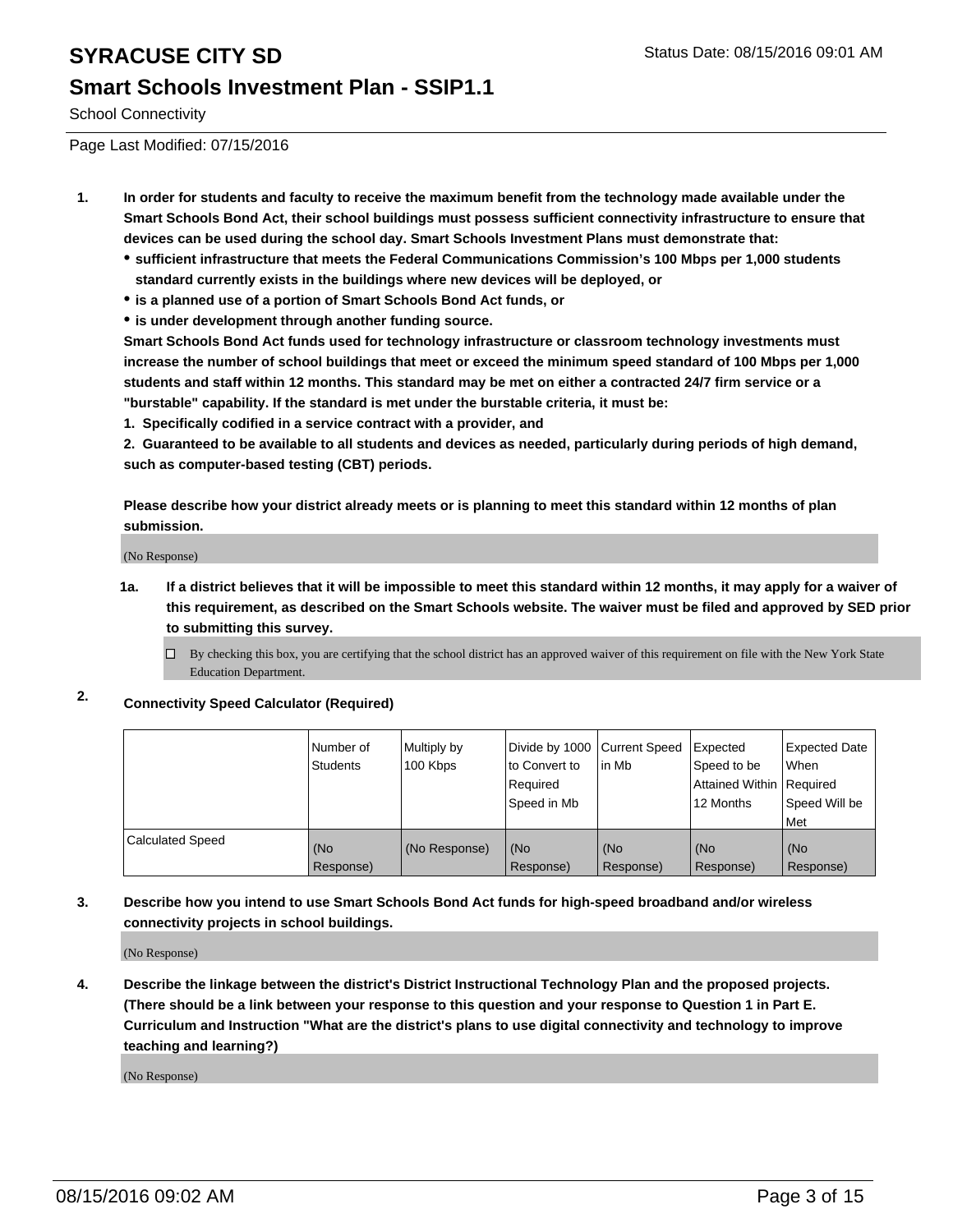#### School Connectivity

Page Last Modified: 07/15/2016

**5. If the district wishes to have students and staff access the Internet from wireless devices within the school building, or in close proximity to it, it must first ensure that it has a robust Wi-Fi network in place that has sufficient bandwidth to meet user demand.**

**Please describe how you have quantified this demand and how you plan to meet this demand.**

(No Response)

**6. As indicated on Page 5 of the guidance, the Office of Facilities Planning will have to conduct a preliminary review of all capital projects, including connectivity projects.**

| Project Number |  |
|----------------|--|
|                |  |
| (No Response)  |  |

**7. Certain high-tech security and connectivity infrastructure projects may be eligible for an expedited review process as determined by the Office of Facilities Planning.**

**Was your project deemed eligible for streamlined review?**

(No Response)

**8. Include the name and license number of the architect or engineer of record.**

| <b>Name</b>   | License Number |
|---------------|----------------|
| (No Response) | (No Response)  |

**9. If you are submitting an allocation for School Connectivity complete this table. Note that the calculated Total at the bottom of the table must equal the Total allocation for this category that you entered in the SSIP Overview overall budget.** 

|                                            | Sub-          |
|--------------------------------------------|---------------|
|                                            | Allocation    |
| Network/Access Costs                       | (No Response) |
| <b>Outside Plant Costs</b>                 | (No Response) |
| School Internal Connections and Components | (No Response) |
| Professional Services                      | (No Response) |
| Testing                                    | (No Response) |
| <b>Other Upfront Costs</b>                 | (No Response) |
| <b>Other Costs</b>                         | (No Response) |
| Totals:                                    |               |

| Select the allowable expenditure | Item to be purchased | <b>Quantity</b> | Cost per Item | <b>Total Cost</b> |
|----------------------------------|----------------------|-----------------|---------------|-------------------|
| type.                            |                      |                 |               |                   |
| Repeat to add another item under |                      |                 |               |                   |
| each type.                       |                      |                 |               |                   |
| (No Response)                    | (No Response)        | (No Response)   | (No Response) | (No Response)     |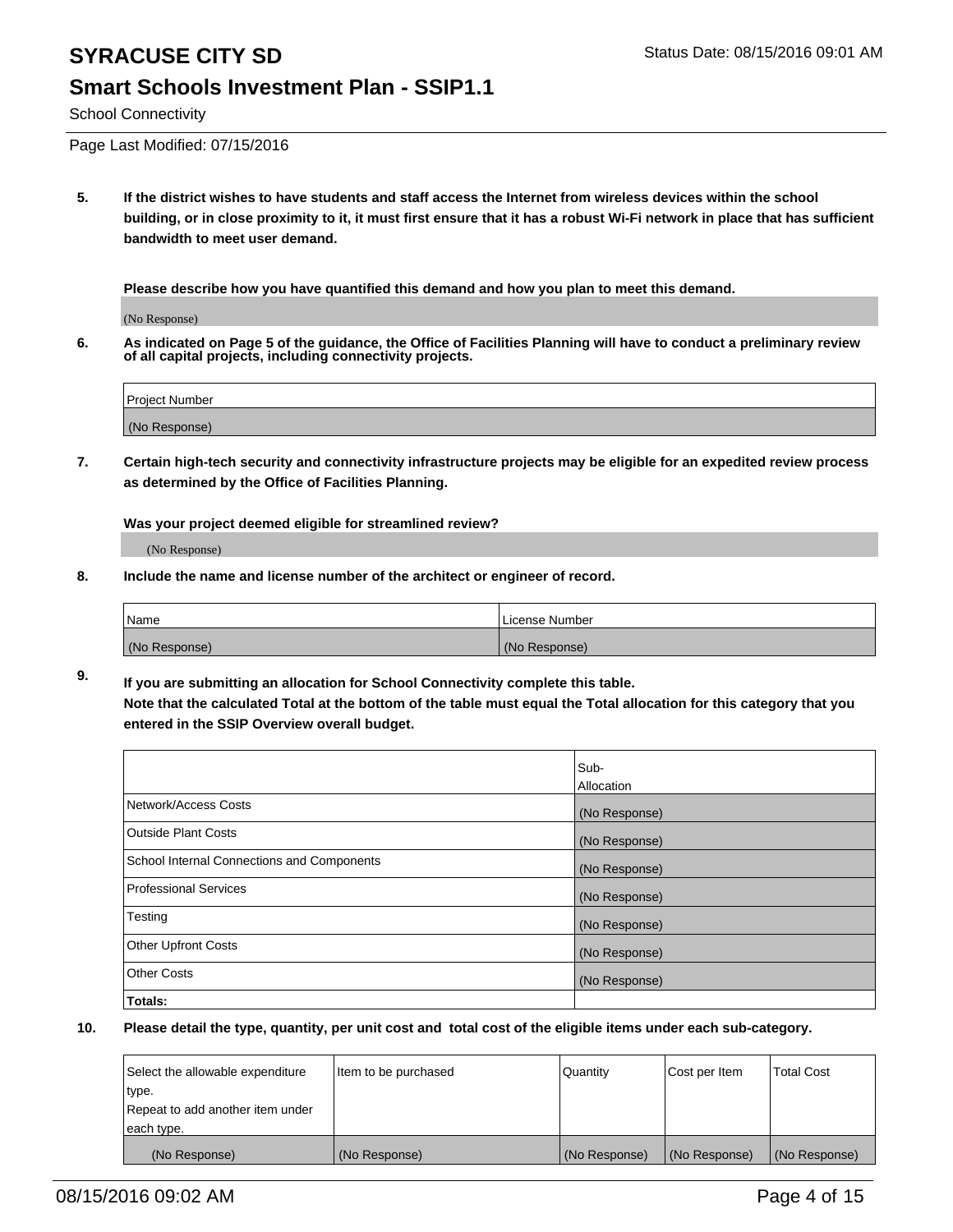#### **Smart Schools Investment Plan - SSIP1.1**

Community Connectivity (Broadband and Wireless)

Page Last Modified: 07/15/2016

**1. Describe how you intend to use Smart Schools Bond Act funds for high-speed broadband and/or wireless connectivity projects in the community.**

(No Response)

**2. Please describe how the proposed project(s) will promote student achievement and increase student and/or staff access to the Internet in a manner that enhances student learning and/or instruction outside of the school day and/or school building.**

(No Response)

**3. Community connectivity projects must comply with all the necessary local building codes and regulations (building and related permits are not required prior to plan submission).**

 $\Box$  I certify that we will comply with all the necessary local building codes and regulations.

**4. Please describe the physical location of the proposed investment.**

(No Response)

**5. Please provide the initial list of partners participating in the Community Connectivity Broadband Project, along with their Federal Tax Identification (Employer Identification) number.**

| Project Partners | <b>IFederal ID#</b> |
|------------------|---------------------|
| (No Response)    | (No Response)       |

**6. If you are submitting an allocation for Community Connectivity, complete this table. Note that the calculated Total at the bottom of the table must equal the Total allocation for this category that you**

**entered in the SSIP Overview overall budget.**

|                             | Sub-Allocation |
|-----------------------------|----------------|
| Network/Access Costs        | (No Response)  |
| Outside Plant Costs         | (No Response)  |
| <b>Tower Costs</b>          | (No Response)  |
| Customer Premises Equipment | (No Response)  |
| Professional Services       | (No Response)  |
| Testing                     | (No Response)  |
| Other Upfront Costs         | (No Response)  |
| Other Costs                 | (No Response)  |
| Totals:                     |                |

| Select the allowable expenditure | Item to be purchased | Quantity      | Cost per Item | <b>Total Cost</b> |
|----------------------------------|----------------------|---------------|---------------|-------------------|
| type.                            |                      |               |               |                   |
| Repeat to add another item under |                      |               |               |                   |
| each type.                       |                      |               |               |                   |
| (No Response)                    | (No Response)        | (No Response) | (No Response) | (No Response)     |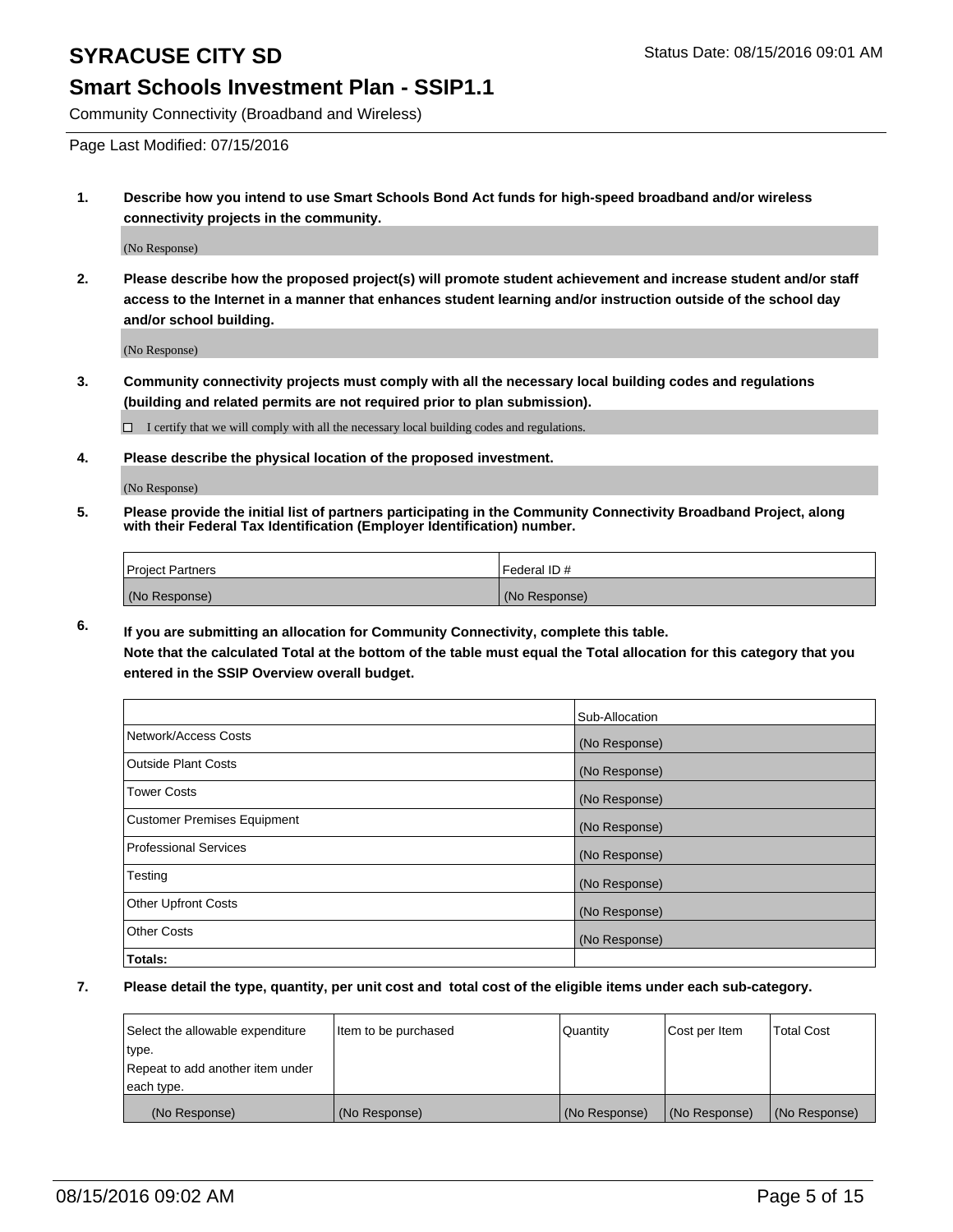#### **Smart Schools Investment Plan - SSIP1.1**

Classroom Learning Technology

Page Last Modified: 08/09/2016

**1. In order for students and faculty to receive the maximum benefit from the technology made available under the Smart Schools Bond Act, their school buildings must possess sufficient connectivity infrastructure to ensure that devices can be used during the school day. Smart Schools Investment Plans must demonstrate that sufficient infrastructure that meets the Federal Communications Commission's 100 Mbps per 1,000 students standard currently exists in the buildings where new devices will be deployed, or is a planned use of a portion of Smart Schools Bond Act funds, or is under development through another funding source.**

**Smart Schools Bond Act funds used for technology infrastructure or classroom technology investments must increase the number of school buildings that meet or exceed the minimum speed standard of 100 Mbps per 1,000 students and staff within 12 months. This standard may be met on either a contracted 24/7 firm service or a "burstable" capability. If the standard is met under the burstable criteria, it must be:**

**1. Specifically codified in a service contract with a provider, and**

**2. Guaranteed to be available to all students and devices as needed, particularly during periods of high demand, such as computer-based testing (CBT) periods.**

**Please describe how your district already meets or is planning to meet this standard within 12 months of plan submission.**

*In order to meet the Federal Communications Commission's 100 Mbps per 1,000 students' requirement, the district would be required to have 2008.4 Mbps Internet connection. The district currently has a 1000Mb Internet connection through our current Internet provider. With our current Internet provider and with the current equipment we have in place, our maximum Internet connection available would be 2000 Mbps. At this time, we are not currently utilizing the full capacity of the 1000 Mbps Internet connection we currently have. Even with the expansion of digital devices to meet our Instructional Technology plan, it is not expected that within the next 12 months we will exceed the demand for 1500 Mbps of usage. When the district deploys the additional devices which are called for in the SSIP1.1 plan, we will contact our Internet Service Provider and have them dedicate the additional bandwidth required to bring the district to a total of 1500 Mbps of available bandwidth.* 

- **1a. If a district believes that it will be impossible to meet this standard within 12 months, it may apply for a waiver of this requirement, as described on the Smart Schools website. The waiver must be filed and approved by SED prior to submitting this survey.**
	- $\boxtimes$  By checking this box, you are certifying that the school district has an approved waiver of this requirement on file with the New York State Education Department.

### **2. Connectivity Speed Calculator (Required)**

|                         | Number of<br>Students | Multiply by<br>100 Kbps | Divide by 1000 Current Speed<br>Ito Convert to<br>Required<br>Speed in Mb | l in Mb | Expected<br>Speed to be<br>Attained Within   Required<br>12 Months | Expected Date<br><b>When</b><br>Speed Will be<br>Met |
|-------------------------|-----------------------|-------------------------|---------------------------------------------------------------------------|---------|--------------------------------------------------------------------|------------------------------------------------------|
| <b>Calculated Speed</b> | 20.084                | 2.008.400               | 2008.4                                                                    | 1000    | 1500                                                               | l (No<br>Response)                                   |

**3. If the district wishes to have students and staff access the Internet from wireless devices within the school building, or in close proximity to it, it must first ensure that it has a robust Wi-Fi network in place that has sufficient bandwidth to meet user demand.**

**Please describe how you have quantified this demand and how you plan to meet this demand.**

The District has built the wireless network in all buildings for density and coverage. We have worked to ensure little to no dead spaces for coverage and installed Access Points in every classroom as well as multiple Access Points in Gyms, Auditoriums, and Cafeterias for density. The wireless is tied into our Network Backbone with sufficient bandwidth provided to each building that is also monitored regularly so we can increase the bandwidth if usage shows a necessity for it.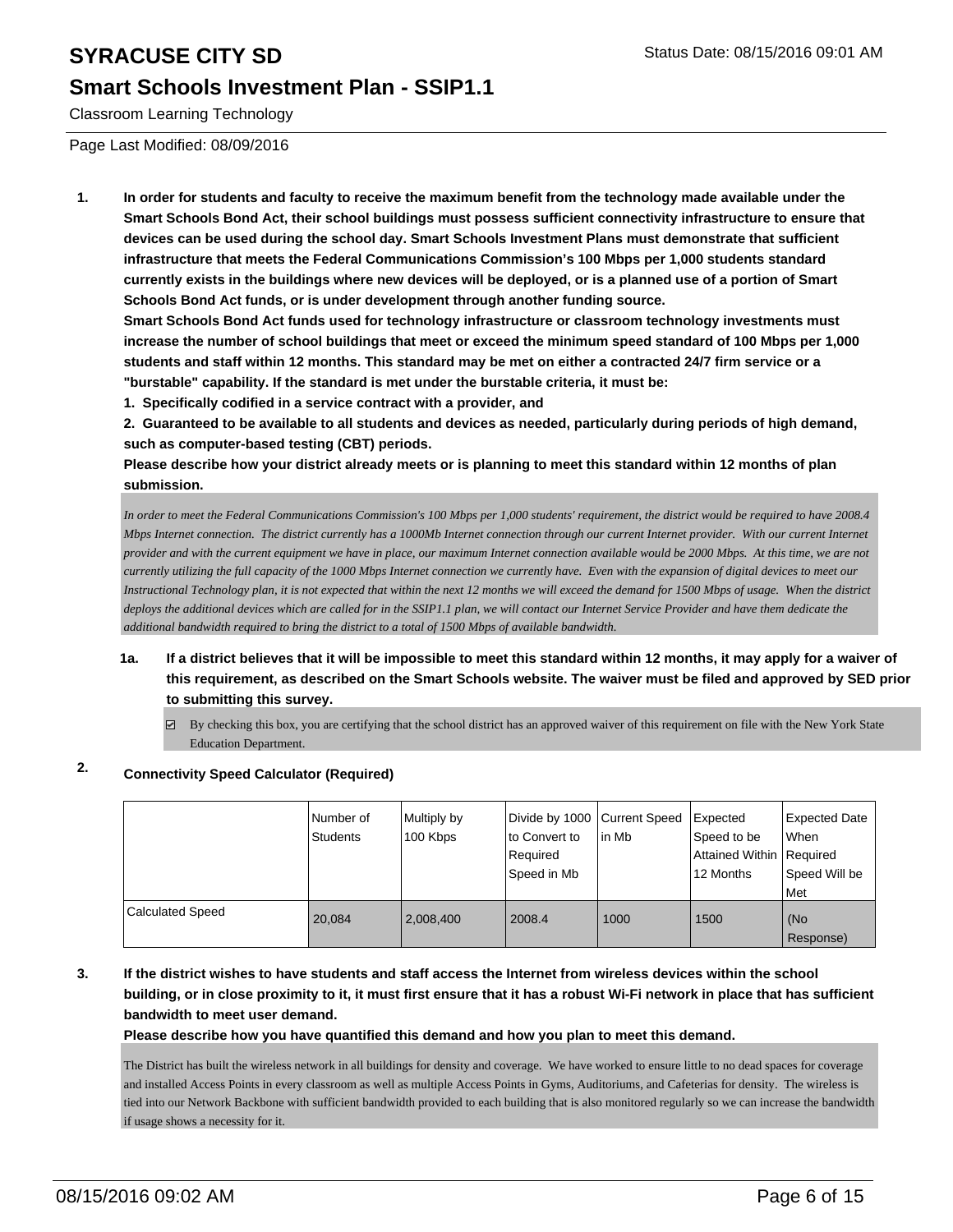#### **Smart Schools Investment Plan - SSIP1.1**

Classroom Learning Technology

Page Last Modified: 08/09/2016

**4. All New York State public school districts are required to complete and submit an Instructional Technology Plan survey to the New York State Education Department in compliance with Section 753 of the Education Law and per Part 100.12 of the Commissioner's Regulations.**

**Districts that include educational technology purchases as part of their Smart Schools Investment Plan must have a submitted and approved Instructional Technology Plan survey on file with the New York State Education Department.**

- By checking this box, you are certifying that the school district has an approved Instructional Technology Plan survey on file with the New York State Education Department.
- **5. Describe the devices you intend to purchase and their compatibility with existing or planned platforms or systems. Specifically address the adequacy of each facility's electrical, HVAC and other infrastructure necessary to install and support the operation of the planned technology.**

Devices being purchased are Laptops running Windows. These will be incorporated into the domain and network through standard District processes and procedures. The devices will use an Operating System and Browsers that currently exist in the district and that are familiar to the technology department. They have been tested to work with our current systems and will be part of our testing and adoption of new systems to come*. At the building level, there is adequate power to support the informational technology devices that will be purchased under the Smart Schools Bond Act. Through the District's Joint Schools Construction Board (JSCB) projects, the District will be upgrading the power distribution systems in some buildings. Should the District decide to substantially increase the device count beyond what is currently proposed in the SSIP, these planned upgrades would be required to support those additional devices.*

- **6. Describe how the proposed technology purchases will:**
	- **> enhance differentiated instruction;**
	- **> expand student learning inside and outside the classroom;**
	- **> benefit students with disabilities and English language learners; and**
	- **> contribute to the reduction of other learning gaps that have been identified within the district.**

**The expectation is that districts will place a priority on addressing the needs of students who struggle to succeed in a rigorous curriculum. Responses in this section should specifically address this concern and align with the district's Instructional Technology Plan (in particular Question 2 of E. Curriculum and Instruction: "Does the district's instructional technology plan address the needs of students with disabilities to ensure equitable access to instruction, materials and assessments?" and Question 3 of the same section: "Does the district's instructional technology plan address the provision of assistive technology specifically for students with disabilities to ensure access to and participation in the general curriculum?"**

The technology purchases will enable SCSD schools to become Blended Personalized Learning schools. Each classroom will have one device per three students to support a station rotation model of instruction. The devices will also allow students to be STAR tested in their classrooms in support of the goal of implementing an online performance assessment system. Daily access to technology will prepare students to become proficient, responsible users of technology and information in preparation of becoming college and career ready.

The technology purchases will enhance differentiated instruction by allowing students to access digital content which will meet each student at their level and build their knowledge and skills via a personalized path.

The digital content students will access is selected with students with disabilities and English language learner needs in mind and includes supports and intervention such as read to me, lexile leveling, highlighting and notetaking. It also provides data which allows teacher to identify areas students are struggling in and provide in person intervention and scaffolding to help students master content. Students will be able to access the digital content from home allowing them to work as much as they want outside the regular school day.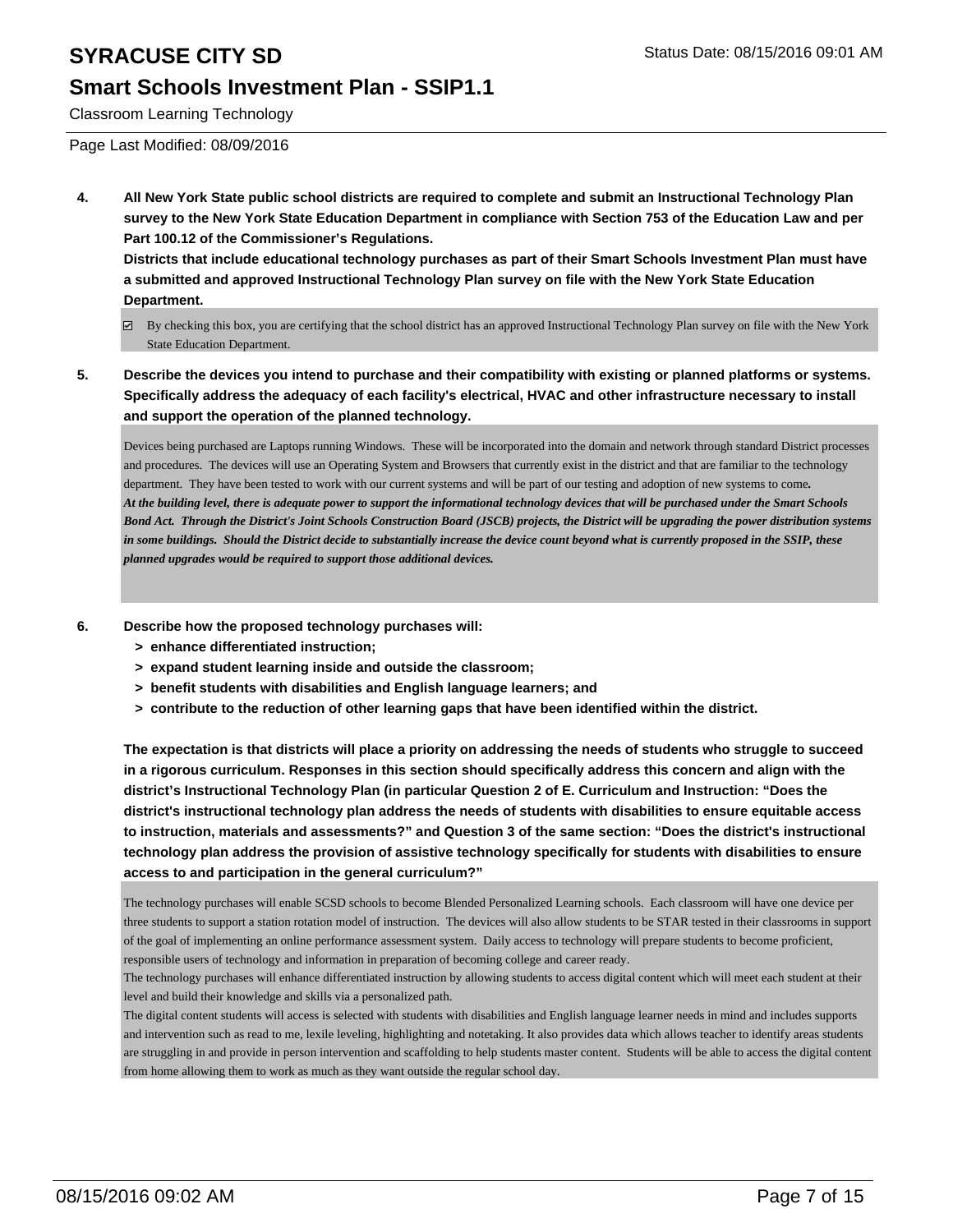#### **Smart Schools Investment Plan - SSIP1.1**

Classroom Learning Technology

Page Last Modified: 08/09/2016

**7. Where appropriate, describe how the proposed technology purchases will enhance ongoing communication with parents and other stakeholders and help the district facilitate technology-based regional partnerships, including distance learning and other efforts.**

The proposed technology purchases will enhance ongoing communication with parents and other stakeholders by providing them with more information about their student s progress and needs. Teachers and building leaders will have specific data points immediately accessible to them to discuss student progress. Students will be able to access digital content and other resources from anywhere they have internet access. The technology purchases will expand the ability for students to participate in distance learning and online courses personalized to their learning needs.

**8. Describe the district's plan to provide professional development to ensure that administrators, teachers and staff can employ the technology purchased to enhance instruction successfully.**

**Note: This response should be aligned and expanded upon in accordance with your district's response to Question 1 of F. Professional Development of your Instructional Technology Plan: "Please provide a summary of professional development offered to teachers and staff, for the time period covered by this plan, to support technology to enhance teaching and learning. Please include topics, audience and method of delivery within your summary."**

Professional Development will be offered over the summer and school year to ensure administrators, teachers and staff are able to use the technology effectively for instruction. Summer PD will offer courses in foundational knowledge of blended personalized learning and effective technology integration. PD in specific digital content providers will ensure teachers and administrators know how to access them and use data from them to inform instruction. Over the 2016-17 school year schools receiving devices will participate in three PD sessions to design personalized blended learning for their school including how to provide ongoing, embedded PD to all their staff members. Schools will also participate in learning walks and reflection to improve on their plans. The schools will receive second year supports to ensure they continue to grow and improve their use of instructional technology in classrooms and beyond.

Specific professional development course and workshop offerings will include:

- Digging into Your Digital Content
- Digital Content Functionality and Using the Data to Personalize Instruction
- iReady
- Dreambox
- ALEKS
- ST Math
- Achieve 3000
- Lexia
- Imagine Learning
- Think Cerca
- Myon
- Newsela
- Blended Personalized Learning 101 & 201- Leveraging Technology to Personalize Learning
- Blended Personalized Learning Foundations
- Blended Personalized Learning Design Workshop
- Blended Personalized Learning Launch Planning
- Classroom Notebook and Office 365
- Canvas Learning Management System
- SMART Notebook
- The Art of Digital Teaching 1
- The Art of Digital Teaching 2
- Wave 1 schools will engage in learning walks in September and October
- Wave 2 schools will have a workshop focusing on each of the following: Foundations, Design and Launch. They will also have two Reflect sessions. •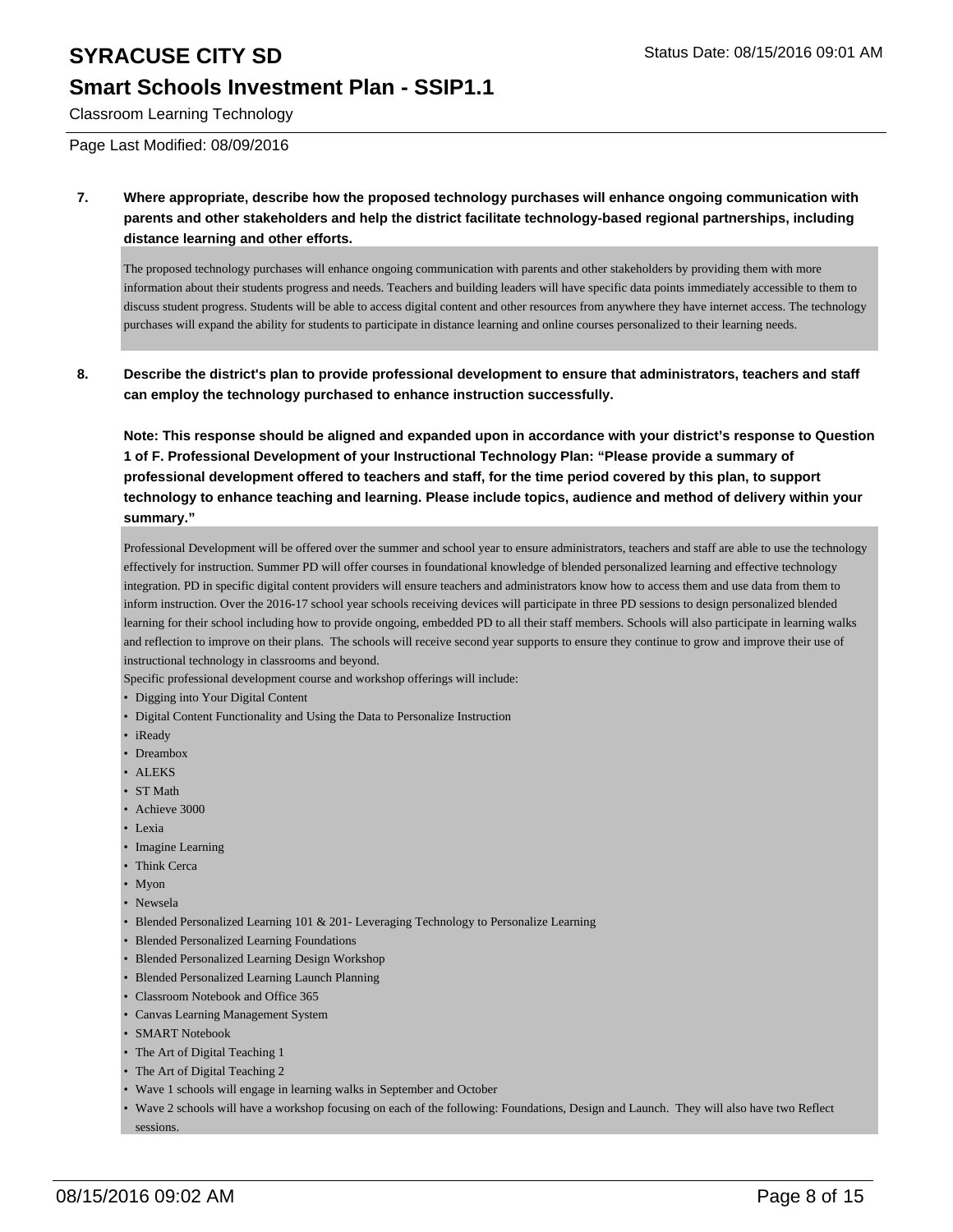### **Smart Schools Investment Plan - SSIP1.1**

Classroom Learning Technology

Page Last Modified: 08/09/2016

**9. Districts must contact the SUNY/CUNY teacher preparation program that supplies the largest number of the district's new teachers to request advice on innovative uses and best practices at the intersection of pedagogy and educational technology.**

By checking this box, you certify that you have contacted the SUNY/CUNY teacher preparation program that supplies the largest number of your new teachers to request advice on these issues.

**9a. Please enter the name of the SUNY or CUNY Institution that you contacted.**

SUNY Cortland

**9b. Enter the primary Institution phone number.**

607-753-5528

**9c. Enter the name of the contact person with whom you consulted and/or will be collaborating with on innovative uses of technology and best practices.**

Dr. Chris Widdall

**10. A district whose Smart Schools Investment Plan proposes the purchase of technology devices and other hardware must account for nonpublic schools in the district.**

**Are there nonpublic schools within your school district?**

| $\overline{\mathbf{v}}$<br>Y es |
|---------------------------------|
|---------------------------------|

- $\hfill \square$  No
- **10a. Describe your plan to loan purchased hardware to nonpublic schools within your district. The plan should use your district's nonpublic per-student loan amount calculated below, within the framework of the guidance. Please enter the date by which nonpublic schools must request classroom technology items. Also, specify in your response the devices that the nonpublic schools have requested, as well as in the in the Budget and the Expenditure Table at the end of the page.**

The District has 8 Non-Public schools within its boundaries with a total of 798 students enrolled according to 2014-2015 enrollment data. The Non-Public schools were notified in writing that SCSD would submit a budgeted amount for technology equipment and their allocation amount would be based on the calculation provided in the SSBA Guidance after NYSED's approval of our SSIP application.

The technology loan procedures already established by the SCSD for annual technology allocations will be used in accordance with the SSBA technology loans. The District's established procedure requires a request for devices can not be made prior to July 1. However, if device purchases are approved by SSBA more than once within the school year, due to multiple SSIP submissions, the non-public schools will also receive a share of the allocation based upon the same criteria and the Non-Public SSBA guidance calculation.

*The nonpublic list of devices is incomplete at this time. A complete list of devices has not been provided.*

**10b. A final Smart Schools Investment Plan cannot be approved until school authorities have adopted regulations specifying the date by which requests from nonpublic schools for the purchase and loan of Smart Schools Bond Act classroom technology must be received by the district.**

 $\boxtimes$  By checking this box, you certify that you have such a plan and associated regulations in place that have been made public.

### **11. Nonpublic Classroom Technology Loan Calculator**

**The Smart Schools Bond Act provides that any Classroom Learning Technology purchases made using Smart Schools funds shall be lent, upon request, to nonpublic schools in the district. However, no school district shall be required to loan technology in amounts greater than the total obtained and spent on technology pursuant to the Smart Schools Bond Act and the value of such loan may not exceed the total of \$250 multiplied by the nonpublic school enrollment in the base year at the time of enactment.**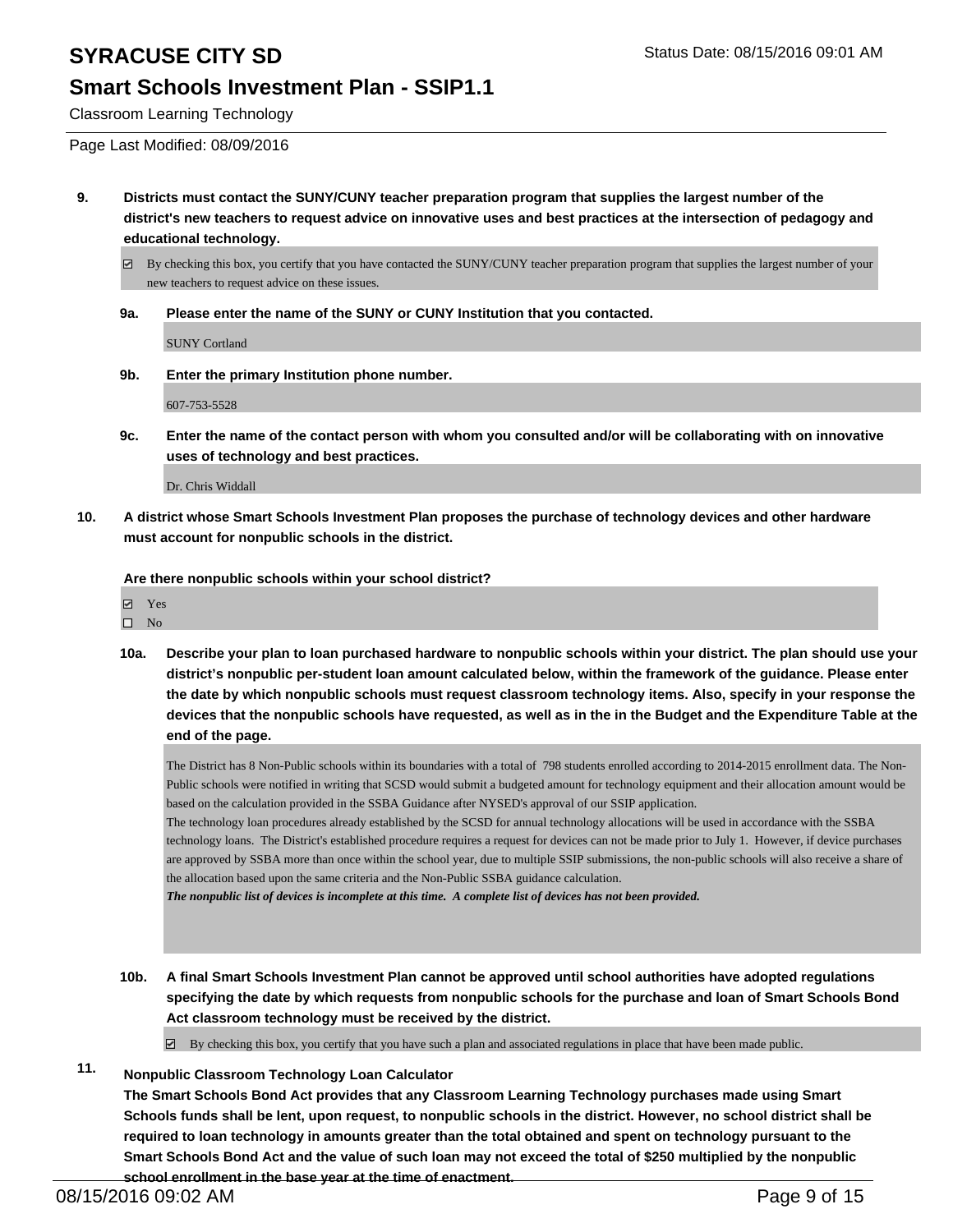### **Smart Schools Investment Plan - SSIP1.1**

Classroom Learning Technology

Page Last Modified: 08/09/2016

#### **See:**

**http://www.p12.nysed.gov/mgtserv/smart\_schools/docs/Smart\_Schools\_Bond\_Act\_Guidance\_04.27.15\_Final.pdf.**

|                                       | 1. Classroom<br>Technology<br>Sub-allocation | 2. Public<br>Enrollment<br>$(2014 - 15)$ | 3. Nonpublic<br>Enrollment<br>$(2014 - 15)$ | l 4. Sum of<br>Public and<br>Nonpublic<br>Enrollment | 15. Total Per<br>Pupil Sub-<br>lallocation | 6. Total<br>Nonpublic Loan<br>Amount |
|---------------------------------------|----------------------------------------------|------------------------------------------|---------------------------------------------|------------------------------------------------------|--------------------------------------------|--------------------------------------|
| Calculated Nonpublic Loan<br>l Amount | 1.370.404                                    | 20.084                                   | 798                                         | 20.882                                               | l 66                                       | 52.668                               |

**12. To ensure the sustainability of technology purchases made with Smart Schools funds, districts must demonstrate a long-term plan to maintain and replace technology purchases supported by Smart Schools Bond Act funds. This sustainability plan shall demonstrate a district's capacity to support recurring costs of use that are ineligible for Smart Schools Bond Act funding such as device maintenance, technical support, Internet and wireless fees, maintenance of hotspots, staff professional development, building maintenance and the replacement of incidental items. Further, such a sustainability plan shall include a long-term plan for the replacement of purchased devices and equipment at the end of their useful life with other funding sources.**

 $\boxdot$  By checking this box, you certify that the district has a sustainability plan as described above.

**13. Districts must ensure that devices purchased with Smart Schools Bond funds will be distributed, prepared for use, maintained and supported appropriately. Districts must maintain detailed device inventories in accordance with generally accepted accounting principles.**

 $\boxtimes$  By checking this box, you certify that the district has a distribution and inventory management plan and system in place.

**14. If you are submitting an allocation for Classroom Learning Technology complete this table. Note that the calculated Total at the bottom of the table must equal the Total allocation for this category that you entered in the SSIP Overview overall budget.**

|                          | Sub-Allocation |
|--------------------------|----------------|
| Interactive Whiteboards  | (No Response)  |
| <b>Computer Servers</b>  | (No Response)  |
| <b>Desktop Computers</b> | (No Response)  |
| <b>Laptop Computers</b>  | 901,838        |
| <b>Tablet Computers</b>  | (No Response)  |
| Other Costs              | 468,566        |
| <b>Totals:</b>           | 1,370,404.00   |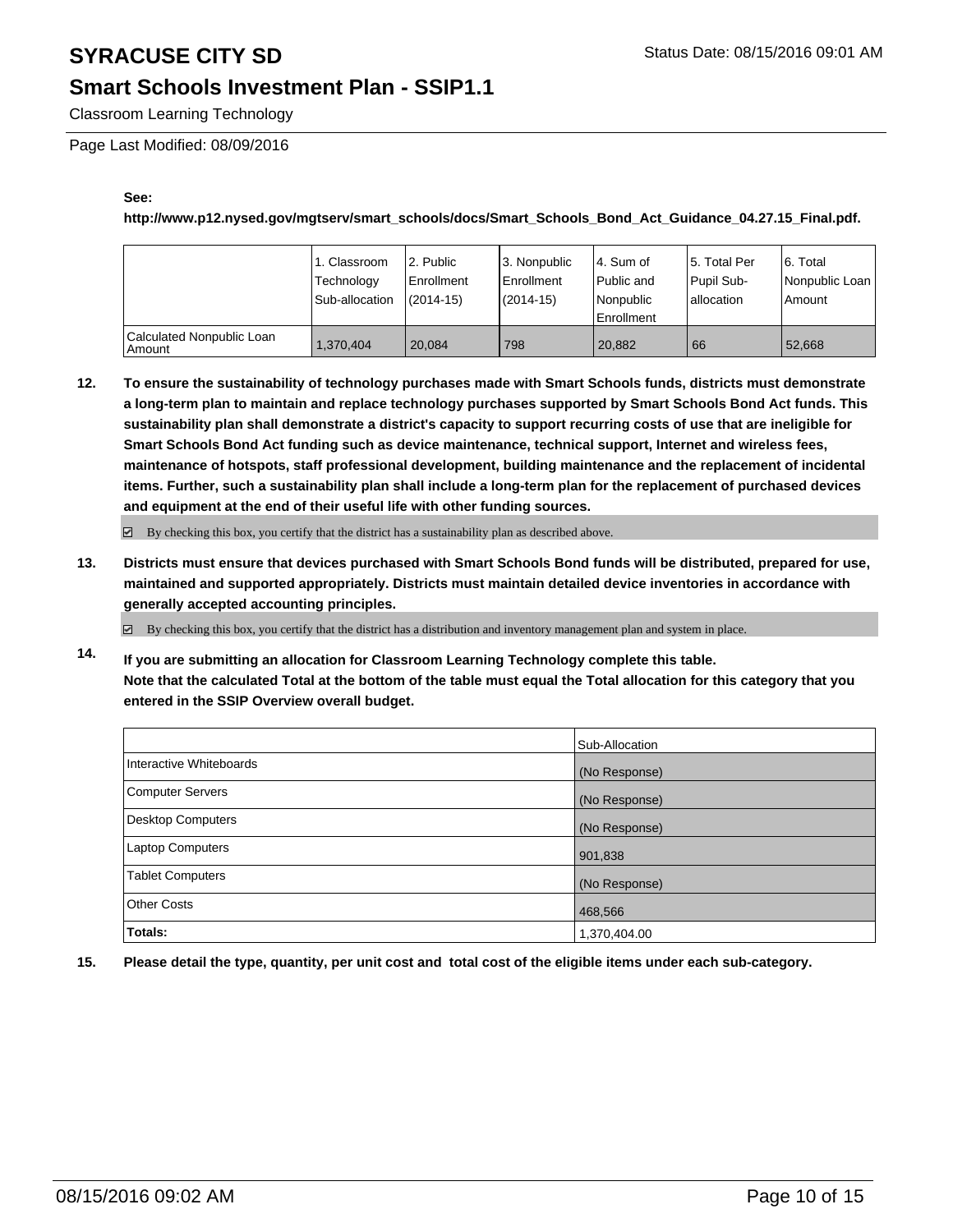## **Smart Schools Investment Plan - SSIP1.1**

Classroom Learning Technology

Page Last Modified: 08/09/2016

| Select the allowable expenditure<br>type.<br>Repeat to add another item under<br>each type. | Item to be Purchased                          | Quantity      | Cost per Item | <b>Total Cost</b> |
|---------------------------------------------------------------------------------------------|-----------------------------------------------|---------------|---------------|-------------------|
|                                                                                             |                                               |               |               |                   |
| <b>Laptop Computers</b>                                                                     | HP Stream 11                                  | 3482          | 259           | 901,838           |
| <b>Other Costs</b>                                                                          | Logitech Headset H340                         | 3482          | 25            | 87,050            |
| <b>Other Costs</b>                                                                          | Aver Charge L121 Charging Locker<br>with Lock | 403           | 816           | 328,848           |
| <b>Other Costs</b>                                                                          | <b>Undecided Nonpublic Expenditures</b>       | (No Response) | 52,668        | 52,668            |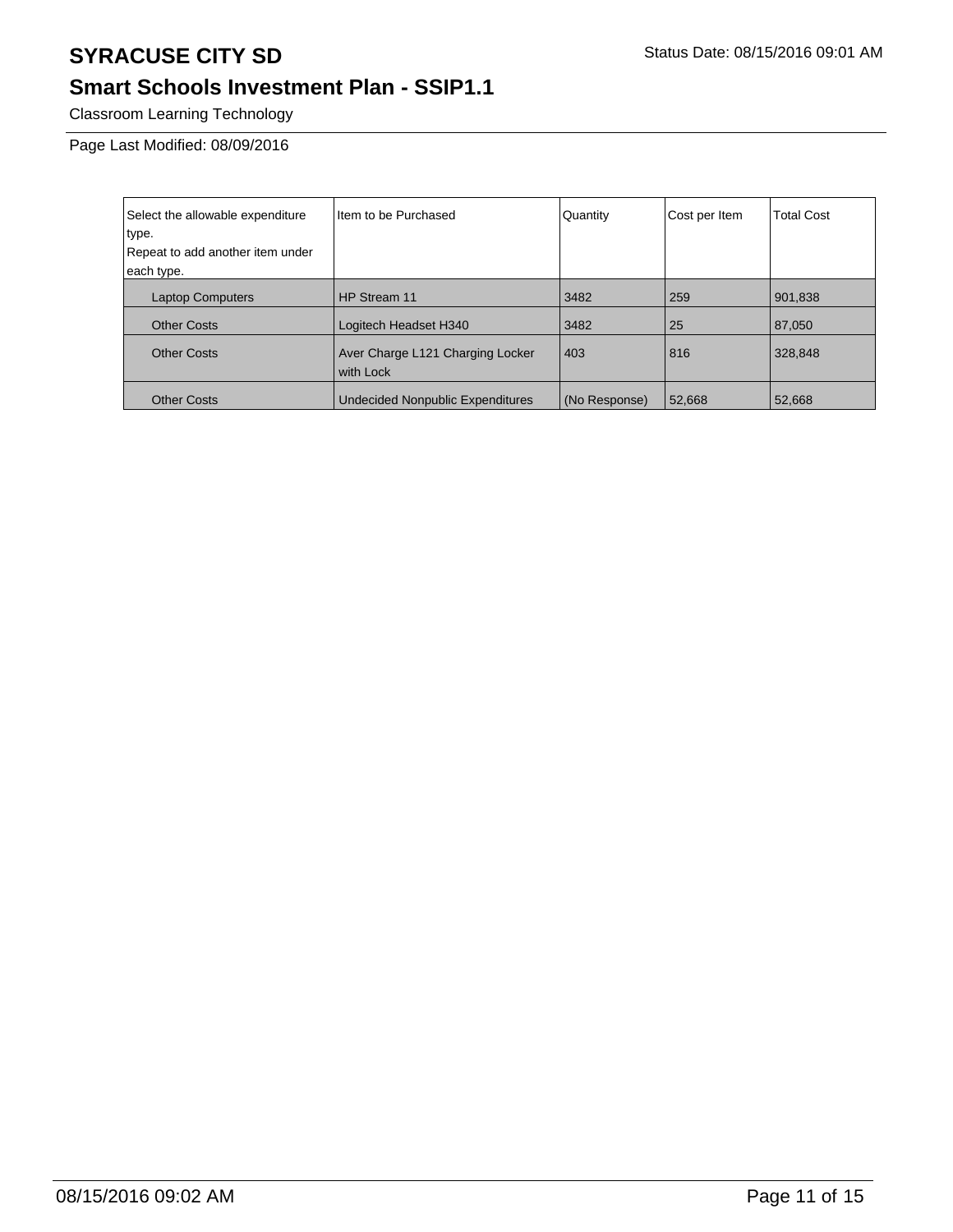#### **Smart Schools Investment Plan - SSIP1.1**

Pre-Kindergarten Classrooms

Page Last Modified: 07/01/2016

**1. Provide information regarding how and where the district is currently serving pre-kindergarten students and justify the need for additional space with enrollment projections over 3 years.**

(No Response)

- **2. Describe the district's plan to construct, enhance or modernize education facilities to accommodate prekindergarten programs. Such plans must include:**
	- **Specific descriptions of what the district intends to do to each space;**
	- **An affirmation that pre-kindergarten classrooms will contain a minimum of 900 square feet per classroom;**
	- **The number of classrooms involved;**
	- **The approximate construction costs per classroom; and**
	- **Confirmation that the space is district-owned or has a long-term lease that exceeds the probable useful life of the improvements.**

(No Response)

**3. Smart Schools Bond Act funds may only be used for capital construction costs. Describe the type and amount of additional funds that will be required to support ineligible ongoing costs (e.g. instruction, supplies) associated with any additional pre-kindergarten classrooms that the district plans to add.**

(No Response)

**4. All plans and specifications for the erection, repair, enlargement or remodeling of school buildings in any public school district in the State must be reviewed and approved by the Commissioner. Districts that plan capital projects using their Smart Schools Bond Act funds will undergo a Preliminary Review Process by the Office of Facilities Planning.**

| <b>Project Number</b> |  |
|-----------------------|--|
| (No Response)         |  |

**5. If you have made an allocation for Pre-Kindergarten Classrooms, complete this table.**

**Note that the calculated Total at the bottom of the table must equal the Total allocation for this category that you entered in the SSIP Overview overall budget.**

|                                          | Sub-Allocation |
|------------------------------------------|----------------|
| Construct Pre-K Classrooms               | (No Response)  |
| Enhance/Modernize Educational Facilities | (No Response)  |
| <b>Other Costs</b>                       | (No Response)  |
| Totals:                                  |                |

| Select the allowable expenditure | litem to be purchased | Quantity      | Cost per Item | <b>Total Cost</b> |
|----------------------------------|-----------------------|---------------|---------------|-------------------|
| type.                            |                       |               |               |                   |
| Repeat to add another item under |                       |               |               |                   |
| each type.                       |                       |               |               |                   |
| (No Response)                    | (No Response)         | (No Response) | (No Response) | (No Response)     |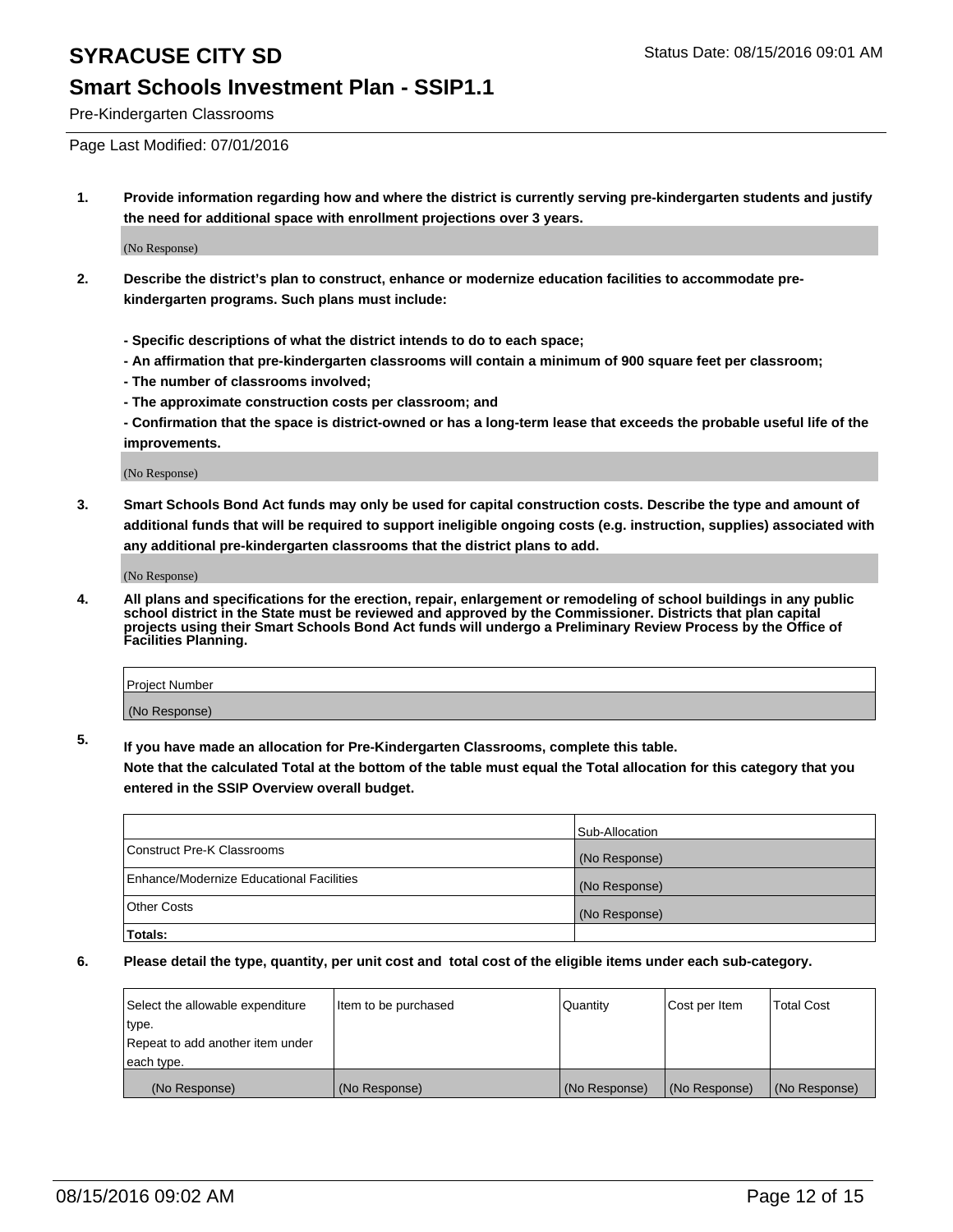#### **Smart Schools Investment Plan - SSIP1.1**

Replace Transportable Classrooms

Page Last Modified: 07/01/2016

**1. Describe the district's plan to construct, enhance or modernize education facilities to provide high-quality instructional space by replacing transportable classrooms.**

(No Response)

**2. All plans and specifications for the erection, repair, enlargement or remodeling of school buildings in any public school district in the State must be reviewed and approved by the Commissioner. Districts that plan capital projects using their Smart Schools Bond Act funds will undergo a Preliminary Review Process by the Office of Facilities Planning.**

| Project Number |  |
|----------------|--|
| (No Response)  |  |

**3. For large projects that seek to blend Smart Schools Bond Act dollars with other funds, please note that Smart Schools Bond Act funds can be allocated on a pro rata basis depending on the number of new classrooms built that directly replace transportable classroom units.**

**If a district seeks to blend Smart Schools Bond Act dollars with other funds describe below what other funds are being used and what portion of the money will be Smart Schools Bond Act funds.**

(No Response)

**4. If you have made an allocation for Replace Transportable Classrooms, complete this table. Note that the calculated Total at the bottom of the table must equal the Total allocation for this category that you entered in the SSIP Overview overall budget.**

|                                                | Sub-Allocation |
|------------------------------------------------|----------------|
| Construct New Instructional Space              | (No Response)  |
| Enhance/Modernize Existing Instructional Space | (No Response)  |
| Other Costs                                    | (No Response)  |
| Totals:                                        |                |

| Select the allowable expenditure | Item to be purchased | Quantity      | Cost per Item | <b>Total Cost</b> |
|----------------------------------|----------------------|---------------|---------------|-------------------|
| type.                            |                      |               |               |                   |
| Repeat to add another item under |                      |               |               |                   |
| each type.                       |                      |               |               |                   |
| (No Response)                    | (No Response)        | (No Response) | (No Response) | (No Response)     |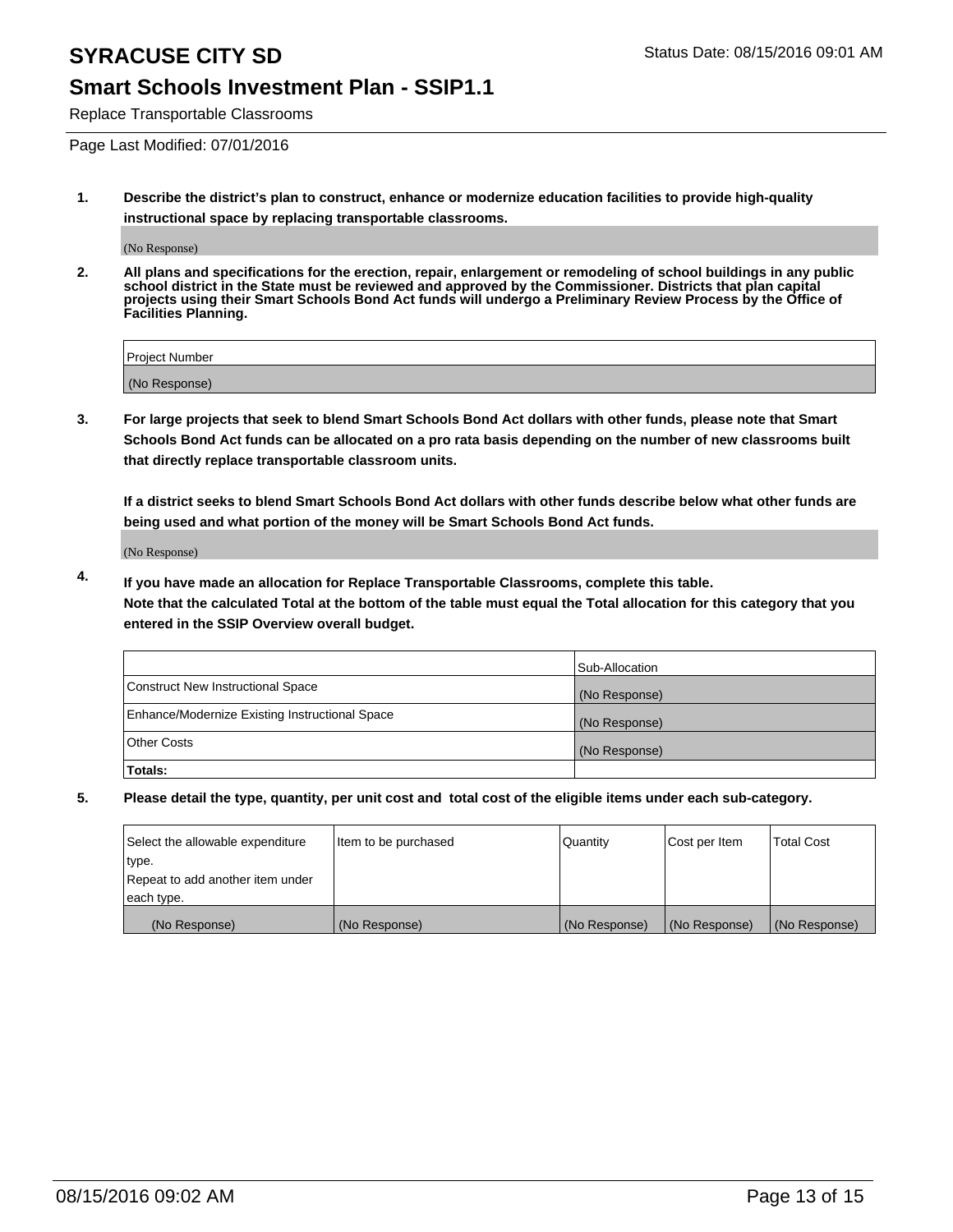#### **Smart Schools Investment Plan - SSIP1.1**

High-Tech Security Features

Page Last Modified: 07/01/2016

**1. Describe how you intend to use Smart Schools Bond Act funds to install high-tech security features in school buildings and on school campuses.**

(No Response)

**2. All plans and specifications for the erection, repair, enlargement or remodeling of school buildings in any public school district in the State must be reviewed and approved by the Commissioner. Districts that plan capital projects using their Smart Schools Bond Act funds will undergo a Preliminary Review Process by the Office of Facilities Planning.** 

| Project Number |  |
|----------------|--|
| (No Response)  |  |

**3. Was your project deemed eligible for streamlined Review?**

| П | Yes |  |
|---|-----|--|
| П | Nο  |  |

**4. Include the name and license number of the architect or engineer of record.**

| Name          | License Number |
|---------------|----------------|
| (No Response) | (No Response)  |

**5. If you have made an allocation for High-Tech Security Features, complete this table.**

**Note that the calculated Total at the bottom of the table must equal the Total allocation for this category that you entered in the SSIP Overview overall budget.**

|                                                      | Sub-Allocation |
|------------------------------------------------------|----------------|
| Capital-Intensive Security Project (Standard Review) | (No Response)  |
| <b>Electronic Security System</b>                    | (No Response)  |
| <b>Entry Control System</b>                          | (No Response)  |
| Approved Door Hardening Project                      | (No Response)  |
| <b>Other Costs</b>                                   | (No Response)  |
| Totals:                                              |                |

| Select the allowable expenditure | litem to be purchased | Quantity      | Cost per Item | <b>Total Cost</b> |
|----------------------------------|-----------------------|---------------|---------------|-------------------|
| type.                            |                       |               |               |                   |
| Repeat to add another item under |                       |               |               |                   |
| each type.                       |                       |               |               |                   |
| (No Response)                    | (No Response)         | (No Response) | (No Response) | (No Response)     |